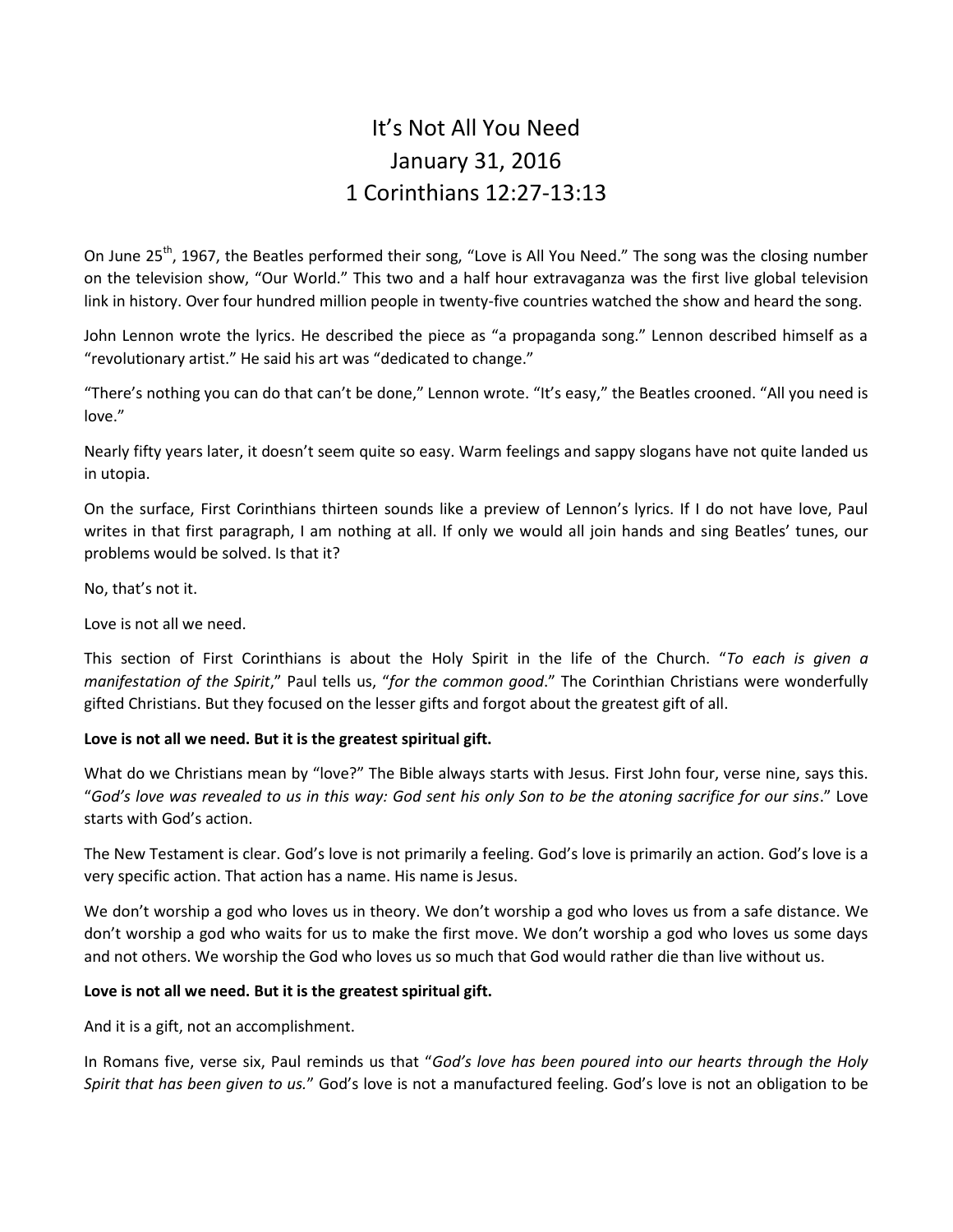met. God's love is what we're made to be filled with. As N. T. Wright has said, God's love is not our duty but rather our destiny.

We have become grandparents again in the last few days. I have meditated again on the mystery and majesty of God's love. A little stranger has invaded our world. He is a trembling bundle of basic human need. He is the cause of anxiety and lost sleep. In practical terms, he's more than a bit of a bother.

Yet, when I held him, I was overcome with joy. I didn't have to work up a feeling. I didn't have to review the regulations. The love arrived in me, fully formed. It is a gift from God. It is a small taste of God's love for you and me. God is more than passing fond of us.

# **Love is not all we need. But it is the greatest spiritual gift.**

Love is always an action. First Corinthians thirteen is not a flowery hymn about theoretical love. This is the action plan for loving others the way God loves us. God's love is poured into us so that it can flow out of us.

One danger in this chapter is that it might be reduced to a propaganda song. The other danger is that it might feel like a burden rather than a blessing. Our main task, however, is simply to let the Holy Spirit of God's love flow through us.

I was watering some new trees on the church yard in Lincoln. Two confirmation students were helping. I sent one to turn on the faucet. The other waited with me for the water to flow. Nothing happened. I complained aloud about low water pressure. I wondered if the student had gotten sidetracked. I worried about a leaky hose.

The second student was quiet. Then she said, "It might help if you took your foot off that kink in the hose."

That's our spiritual challenge as well. Can I get out of the way long enough to let God's love flow through me? We've been working on that over the past few weeks. Today we'll take some time to identify ways you can serve in ministries at Emanuel. Please read the instructions and fill out the inventory. Then put the completed inventory on the font. It may take a few weeks, but we'll get back to you with more information and resources. In the meantime, if you're anxious to start on something new, just call the church office. We'll get you hooked up.

# **Love is not all we need. But it is the greatest spiritual gift.**

And it is especially important for those who are sure they cannot be loved. You may know that one of our members, Dwight Rogers, has run afoul of the law. He is in the Pottawattamie County jail. I have written to Dwight, and he has written back. I am not concerned about his guilt or innocence at this point. That is for others to decide.

Instead, we are called to love him as a member of our church family. I will certainly visit him at the jail. He shares this request. "I really could use some friendly communication." If you would like to send a card or letter to Dwight, I will be glad to help you with that communication. We are the church. We do not shoot our wounded. We love by the power of the Holy Spirit in our hearts.

**Love is not all we need. But it is the greatest spiritual gift**. And it is our honor to be channels for that gift in the world.

Let's pray…

Pastor Lowell Hennigs